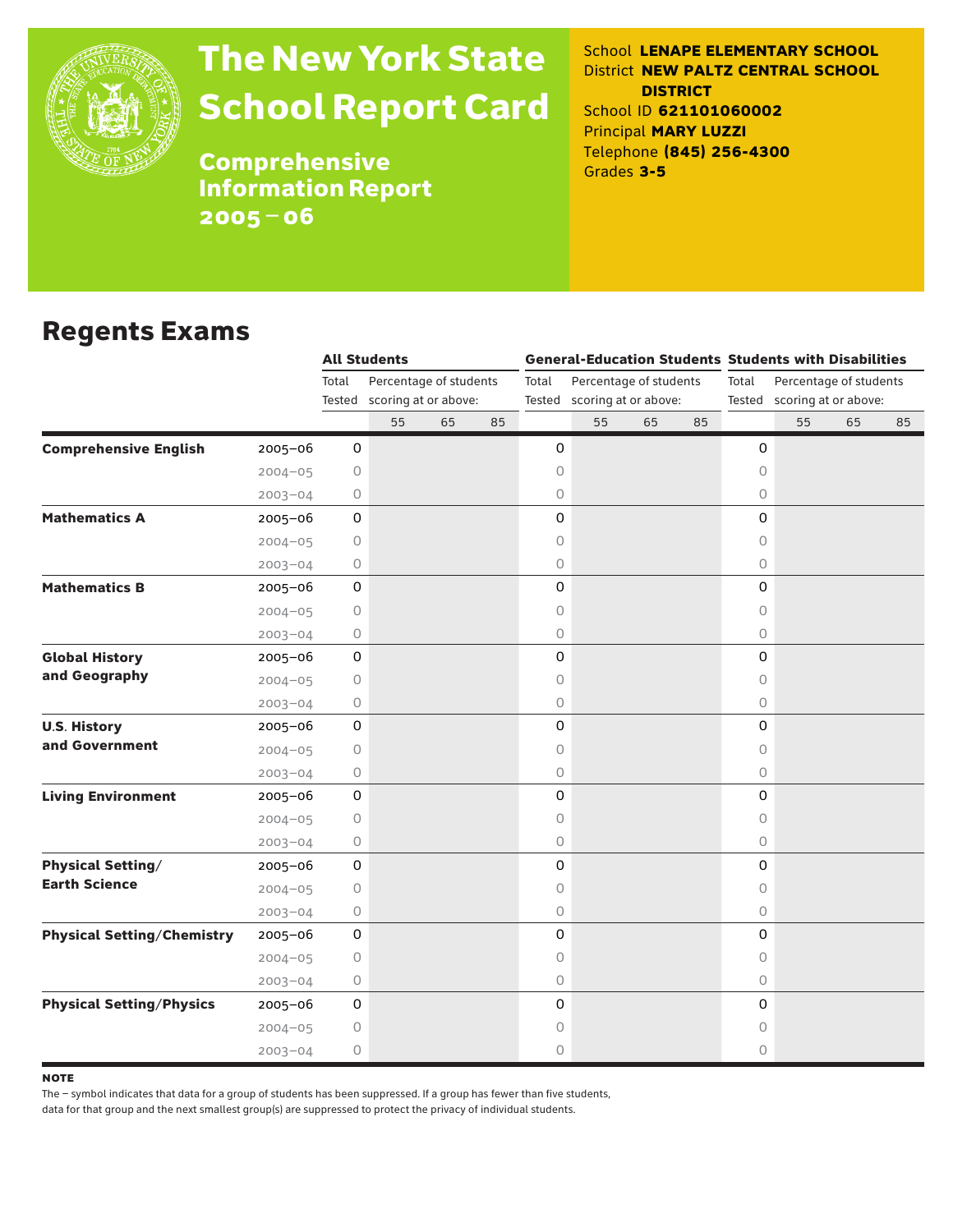### Regents Exams

|                              |             |                 | <b>All Students</b>                            |    |    |                 |                                                |    |    |           | <b>General-Education Students Students with Disabilities</b> |    |    |  |
|------------------------------|-------------|-----------------|------------------------------------------------|----|----|-----------------|------------------------------------------------|----|----|-----------|--------------------------------------------------------------|----|----|--|
|                              |             | Total<br>Tested | Percentage of students<br>scoring at or above: |    |    | Total<br>Tested | Percentage of students<br>scoring at or above: |    |    | Total     | Percentage of students<br>Tested scoring at or above:        |    |    |  |
|                              |             |                 | 55                                             | 65 | 85 |                 | 55                                             | 65 | 85 |           | 55                                                           | 65 | 85 |  |
| <b>Comprehensive French</b>  | $2005 - 06$ | 0               |                                                |    |    | 0               |                                                |    |    | 0         |                                                              |    |    |  |
|                              | $2004 - 05$ | 0               |                                                |    |    | 0               |                                                |    |    | $\circ$   |                                                              |    |    |  |
|                              | $2003 - 04$ | 0               |                                                |    |    | 0               |                                                |    |    | 0         |                                                              |    |    |  |
| <b>Comprehensive German</b>  | $2005 - 06$ | 0               |                                                |    |    | 0               |                                                |    |    | 0         |                                                              |    |    |  |
|                              | $2004 - 05$ | $\circ$         |                                                |    |    | 0               |                                                |    |    | 0         |                                                              |    |    |  |
|                              | $2003 - 04$ | 0               |                                                |    |    | 0               |                                                |    |    | 0         |                                                              |    |    |  |
| <b>Comprehensive Hebrew</b>  | $2005 - 06$ | 0               |                                                |    |    | 0               |                                                |    |    | 0         |                                                              |    |    |  |
|                              | $2004 - 05$ | 0               |                                                |    |    | 0               |                                                |    |    | 0         |                                                              |    |    |  |
|                              | $2003 - 04$ | 0               |                                                |    |    | 0               |                                                |    |    | $\circ$   |                                                              |    |    |  |
| <b>Comprehensive Italian</b> | 2005-06     | 0               |                                                |    |    | 0               |                                                |    |    | 0         |                                                              |    |    |  |
|                              | $2004 - 05$ | 0               |                                                |    |    | 0               |                                                |    |    | 0         |                                                              |    |    |  |
|                              | $2003 - 04$ | 0               |                                                |    |    | 0               |                                                |    |    | 0         |                                                              |    |    |  |
| <b>Comprehensive Latin</b>   | $2005 - 06$ | 0               |                                                |    |    | 0               |                                                |    |    | 0         |                                                              |    |    |  |
|                              | $2004 - 05$ | $\circ$         |                                                |    |    | 0               |                                                |    |    | $\bigcap$ |                                                              |    |    |  |
|                              | $2003 - 04$ | 0               |                                                |    |    | 0               |                                                |    |    | $\circ$   |                                                              |    |    |  |
| <b>Comprehensive Spanish</b> | $2005 - 06$ | 0               |                                                |    |    | 0               |                                                |    |    | $\Omega$  |                                                              |    |    |  |
|                              | $2004 - 05$ | 0               |                                                |    |    | 0               |                                                |    |    | Ω         |                                                              |    |    |  |
|                              | $2003 - 04$ | $\circ$         |                                                |    |    | 0               |                                                |    |    | 0         |                                                              |    |    |  |

#### **NOTE**

The – symbol indicates that data for a group of students has been suppressed. If a group has fewer than five students,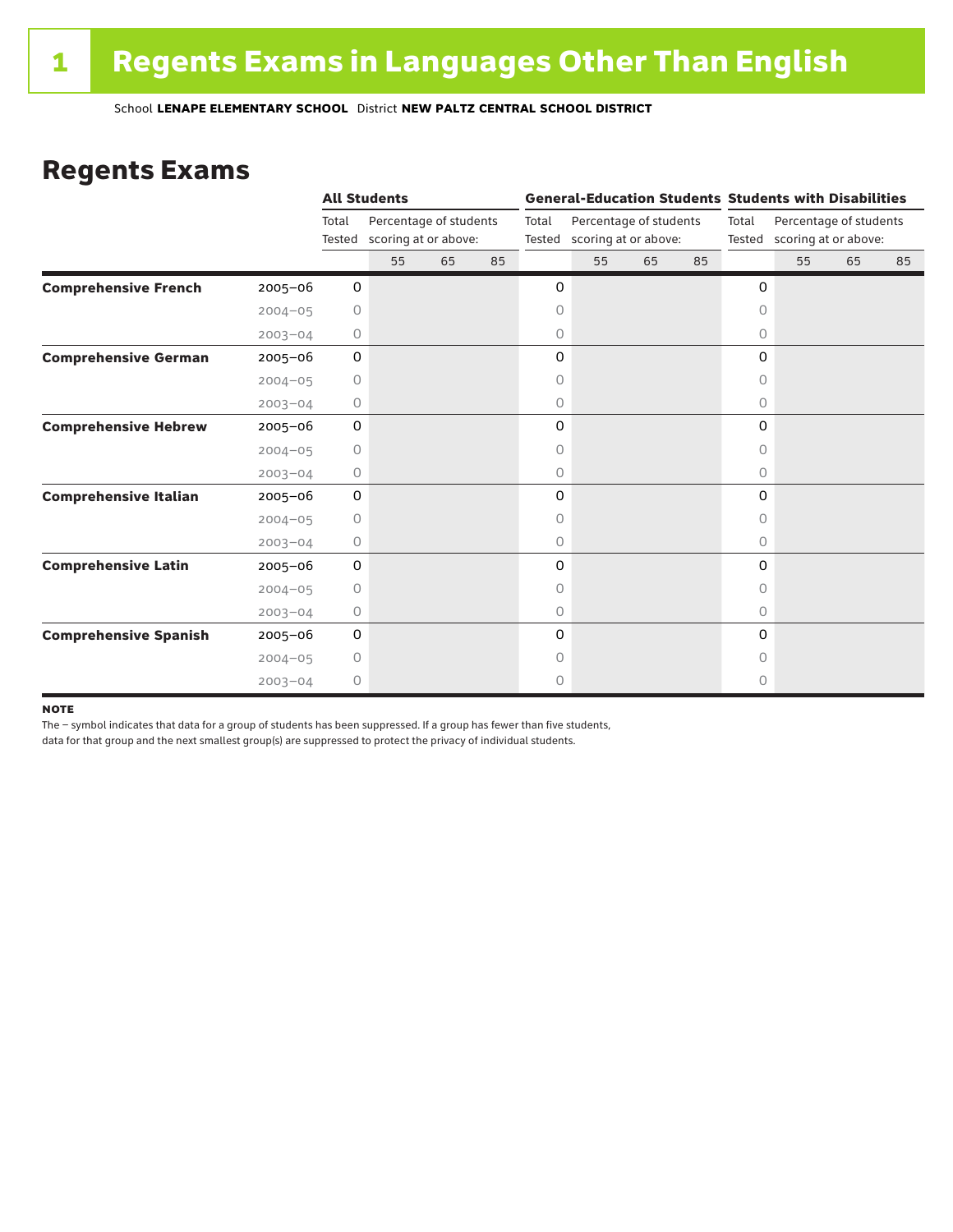### Regents Competency Tests

|                       |             | <b>All Students</b> |                        |                     |                        | <b>General-Education Students Students with Disabilities</b> |                        |  |
|-----------------------|-------------|---------------------|------------------------|---------------------|------------------------|--------------------------------------------------------------|------------------------|--|
|                       |             | <b>Total Tested</b> | <b>Percent Passing</b> | <b>Total Tested</b> | <b>Percent Passing</b> | <b>Total Tested</b>                                          | <b>Percent Passing</b> |  |
| <b>Mathematics</b>    | 2005-06     | 0                   |                        | 0                   |                        | $\mathbf 0$                                                  |                        |  |
|                       | $2004 - 05$ | 0                   |                        | 0                   |                        | $\Omega$                                                     |                        |  |
|                       | $2003 - 04$ | 0                   |                        | 0                   |                        | 0                                                            |                        |  |
| <b>Science</b>        | 2005-06     | 0                   |                        | 0                   |                        | $\mathbf 0$                                                  |                        |  |
|                       | $2004 - 05$ | 0                   |                        | 0                   |                        | 0                                                            |                        |  |
|                       | $2003 - 04$ | 0                   |                        | 0                   |                        | 0                                                            |                        |  |
| <b>Reading</b>        | 2005-06     | 0                   |                        | 0                   |                        | 0                                                            |                        |  |
|                       | $2004 - 05$ | 0                   |                        | 0                   |                        | 0                                                            |                        |  |
|                       | $2003 - 04$ | 0                   |                        | 0                   |                        | 0                                                            |                        |  |
| <b>Writing</b>        | 2005-06     | 0                   |                        | 0                   |                        | $\mathbf 0$                                                  |                        |  |
|                       | $2004 - 05$ | 0                   |                        | 0                   |                        | $\Omega$                                                     |                        |  |
|                       | $2003 - 04$ | 0                   |                        | 0                   |                        | $\circ$                                                      |                        |  |
| <b>Global Studies</b> | 2005-06     | $\mathbf 0$         |                        | 0                   |                        | 0                                                            |                        |  |
|                       | $2004 - 05$ | 0                   |                        | 0                   |                        | 0                                                            |                        |  |
|                       | $2003 - 04$ | 0                   |                        | 0                   |                        | $\circ$                                                      |                        |  |
| <b>U.S. History</b>   | 2005-06     | 0                   |                        | 0                   |                        | $\mathbf 0$                                                  |                        |  |
| and Government        | $2004 - 05$ | Ω                   |                        | Ω                   |                        | 0                                                            |                        |  |
|                       | $2003 - 04$ | 0                   |                        | 0                   |                        | 0                                                            |                        |  |

#### **NOTE**

The – symbol indicates that data for a group of students has been suppressed. If a group has fewer than five students,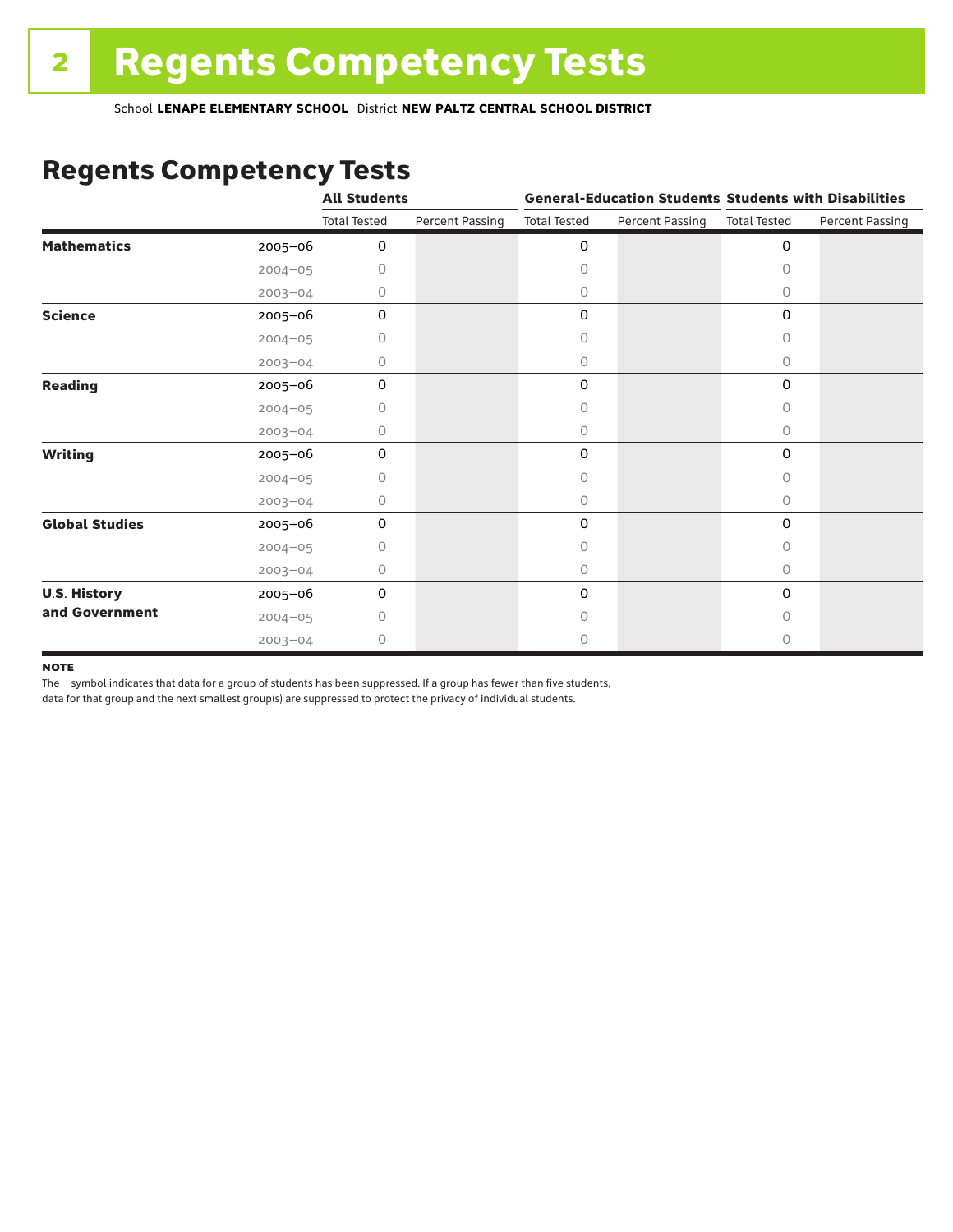### Second Language Proficiency Examinations

|                |             | <b>All Students</b> |                  |                     |                  | <b>General-Education Students Students with Disabilities</b> |                  |  |
|----------------|-------------|---------------------|------------------|---------------------|------------------|--------------------------------------------------------------|------------------|--|
|                |             | <b>Total Tested</b> | Percent Passing: | <b>Total Tested</b> | Percent Passing: | <b>Total Tested</b>                                          | Percent Passing: |  |
| <b>French</b>  | 2005-06     | 0                   |                  | 0                   |                  | 0                                                            |                  |  |
|                | $2004 - 05$ | Ω                   |                  | Ω                   |                  | O                                                            |                  |  |
|                | $2003 - 04$ | 0                   |                  | 0                   |                  | 0                                                            |                  |  |
| German         | 2005-06     | 0                   |                  | 0                   |                  | 0                                                            |                  |  |
|                | $2004 - 05$ | 0                   |                  | 0                   |                  | 0                                                            |                  |  |
|                | $2003 - 04$ | 0                   |                  | 0                   |                  | 0                                                            |                  |  |
| <b>Italian</b> | 2005-06     | 0                   |                  | 0                   |                  | 0                                                            |                  |  |
|                | $2004 - 05$ | Ω                   |                  | Ω                   |                  | O                                                            |                  |  |
|                | $2003 - 04$ | 0                   |                  | 0                   |                  | 0                                                            |                  |  |
| Latin          | 2005-06     | 0                   |                  | 0                   |                  | $\Omega$                                                     |                  |  |
|                | $2004 - 05$ | Ω                   |                  | Ω                   |                  | O                                                            |                  |  |
|                | $2003 - 04$ | 0                   |                  | 0                   |                  | 0                                                            |                  |  |
| <b>Spanish</b> | 2005-06     | $\mathbf 0$         |                  | 0                   |                  | 0                                                            |                  |  |
|                | $2004 - 05$ | 0                   |                  | Ω                   |                  | 0                                                            |                  |  |
|                | $2003 - 04$ | 0                   |                  |                     |                  |                                                              |                  |  |

#### **NOTE**

The – symbol indicates that data for a group of students has been suppressed. If a group has fewer than five students,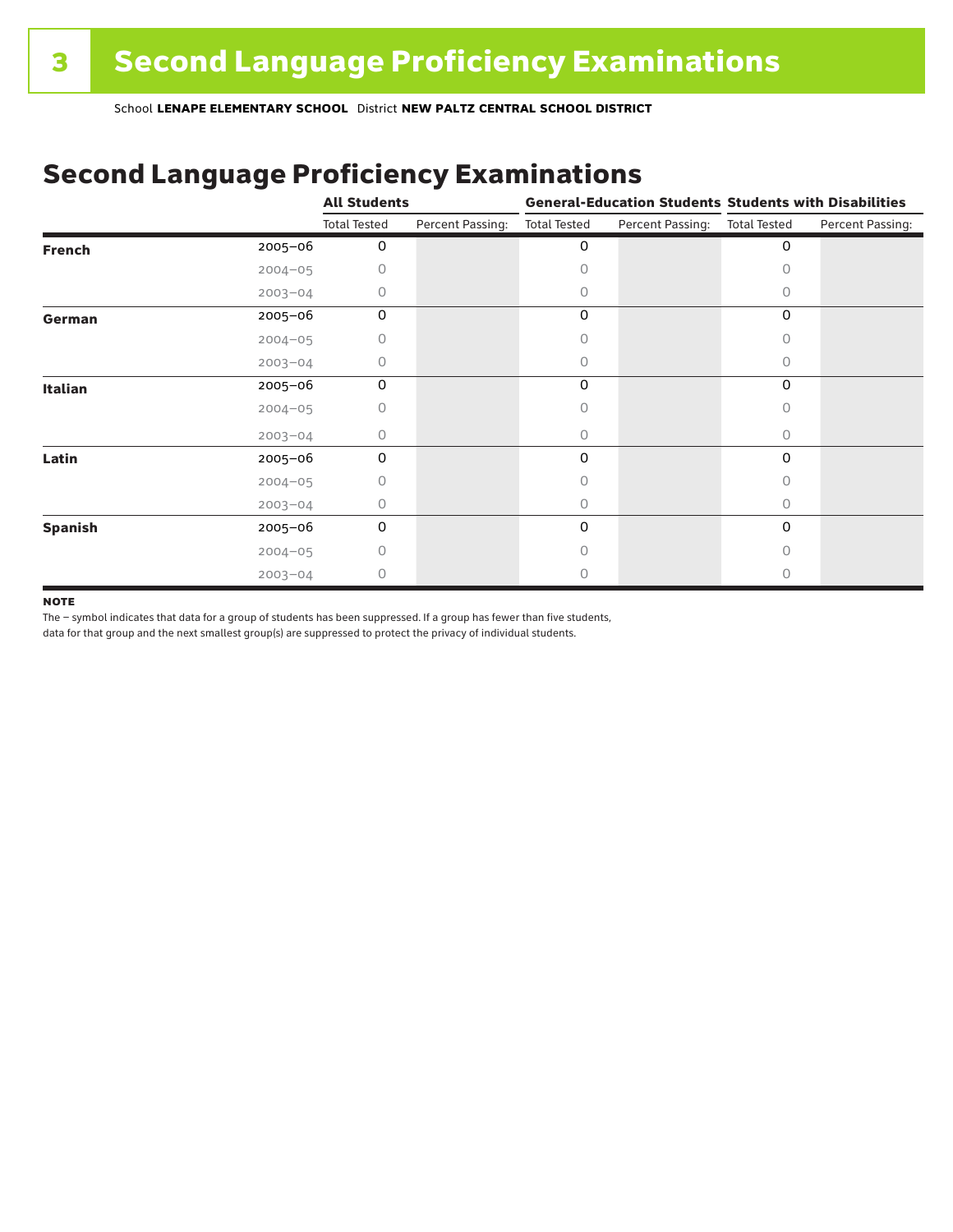### New York State English as a Second Language Achievement Test (NYSESLAT)

|                  |             | <b>All Students</b> |                                   |                             |     | <b>General-Education Students</b> |                |                                   |                             |     | <b>Students with Disabilities</b> |                                      |  |                                   |       |
|------------------|-------------|---------------------|-----------------------------------|-----------------------------|-----|-----------------------------------|----------------|-----------------------------------|-----------------------------|-----|-----------------------------------|--------------------------------------|--|-----------------------------------|-------|
|                  |             | Total               |                                   | Percent of students scoring |     |                                   | Total          |                                   | Percent of students scoring |     |                                   | Percent of students scoring<br>Total |  |                                   |       |
|                  |             |                     | Tested in each performance level: |                             |     |                                   |                | Tested in each performance level: |                             |     |                                   |                                      |  | Tested in each performance level: |       |
|                  |             |                     |                                   | Begin. Interm. Adv.         |     | Prof.                             |                |                                   | Begin. Interm. Adv.         |     | Prof.                             |                                      |  | Begin. Interm. Adv.               | Prof. |
| <b>Listening</b> | 2005-06     | 0                   |                                   |                             |     |                                   | 0              |                                   |                             |     |                                   | 0                                    |  |                                   |       |
| and Speaking     | $2004 - 05$ | 0                   |                                   |                             |     |                                   | 0              |                                   |                             |     |                                   | $\circ$                              |  |                                   |       |
| $(Grades K-1)$   | $2003 - 04$ | 0                   |                                   |                             |     |                                   | $\bigcirc$     |                                   |                             |     |                                   | 0                                    |  |                                   |       |
| <b>Reading</b>   | $2005 - 06$ | 0                   |                                   |                             |     |                                   | $\mathbf 0$    |                                   |                             |     |                                   | 0                                    |  |                                   |       |
| and Writing      | $2004 - 05$ | 0                   |                                   |                             |     |                                   | $\circ$        |                                   |                             |     |                                   | 0                                    |  |                                   |       |
| $(Grades K-1)$   | $2003 - 04$ | 0                   |                                   |                             |     |                                   | 0              |                                   |                             |     |                                   | 0                                    |  |                                   |       |
| <b>Listening</b> | $2005 - 06$ | 5                   | 0%                                | 0%                          | 60% | 40%                               | 5              | 0%                                | 0%                          | 60% | 40%                               | 0                                    |  |                                   |       |
| and Speaking     | $2004 - 05$ | 12                  | $0\%$                             | $0\%$                       | 50% | 50%                               | 12             | 0%                                | $0\%$                       | 50% | 50%                               | 0                                    |  |                                   |       |
| $(Grades 2-4)$   | $2003 - 04$ | 9                   | $0\%$                             | $0\%$                       | 22% | 78%                               | 9              | $0\%$                             | $0\%$                       | 22% | 78%                               | 0                                    |  |                                   |       |
| <b>Reading</b>   | $2005 - 06$ | 5                   | 20%                               | 20%                         | 20% | 40%                               | 5              | 20%                               | 20%                         | 20% | 40%                               | 0                                    |  |                                   |       |
| and Writing      | $2004 - 05$ | 12                  | 0%                                | 8%                          | 50% | 42%                               | 12             | 0%                                | 8%                          | 50% | 42%                               | 0                                    |  |                                   |       |
| $(Grades 2-4)$   | $2003 - 04$ | 9                   | $0\%$                             | 33%                         | 44% | 22%                               | 9              | $0\%$                             | 33%                         | 44% | 22%                               | 0                                    |  |                                   |       |
| Listening        | $2005 - 06$ | 4                   |                                   |                             |     |                                   | 4              |                                   |                             |     |                                   | 0                                    |  |                                   |       |
| and Speaking     | $2004 - 05$ | $\overline{2}$      |                                   |                             |     |                                   | $\overline{2}$ |                                   |                             |     |                                   | 0                                    |  |                                   |       |
| $(Grades 5-6)$   | $2003 - 04$ | 5                   | $0\%$                             | 0%                          | 20% | 80%                               | 5              | 0%                                | 0%                          | 20% | 80%                               | 0                                    |  |                                   |       |
| <b>Reading</b>   | $2005 - 06$ | 4                   |                                   |                             |     | ÷,                                | 4              |                                   |                             |     |                                   | 0                                    |  |                                   |       |
| and Writing      | $2004 - 05$ | 2                   |                                   |                             |     |                                   | $\overline{c}$ |                                   |                             |     |                                   | $\Omega$                             |  |                                   |       |
| $(Grades 5-6)$   | $2003 - 04$ | 5                   | $0\%$                             | 40%                         | 40% | 20%                               | 5              | $0\%$                             | 40%                         | 40% | 20%                               | 0                                    |  |                                   |       |
| <b>Listening</b> | $2005 - 06$ | 0                   |                                   |                             |     |                                   | 0              |                                   |                             |     |                                   | 0                                    |  |                                   |       |
| and Speaking     | $2004 - 05$ | $\bigcirc$          |                                   |                             |     |                                   | $\circ$        |                                   |                             |     |                                   | $\circ$                              |  |                                   |       |
| $(Grades 7-8)$   | $2003 - 04$ | $\bigcirc$          |                                   |                             |     |                                   | 0              |                                   |                             |     |                                   | 0                                    |  |                                   |       |
| <b>Reading</b>   | $2005 - 06$ | 0                   |                                   |                             |     |                                   | 0              |                                   |                             |     |                                   | $\mathbf 0$                          |  |                                   |       |
| and Writing      | $2004 - 05$ | 0                   |                                   |                             |     |                                   | $\circ$        |                                   |                             |     |                                   | 0                                    |  |                                   |       |
| $(Grades 7-8)$   | $2003 - 04$ | 0                   |                                   |                             |     |                                   | 0              |                                   |                             |     |                                   | 0                                    |  |                                   |       |
| <b>Listening</b> | $2005 - 06$ | 0                   |                                   |                             |     |                                   | 0              |                                   |                             |     |                                   | 0                                    |  |                                   |       |
| and Speaking     | $2004 - 05$ | 0                   |                                   |                             |     |                                   | $\circ$        |                                   |                             |     |                                   | 0                                    |  |                                   |       |
| $(Grades g-12)$  | $2003 - 04$ | 0                   |                                   |                             |     |                                   | 0              |                                   |                             |     |                                   | 0                                    |  |                                   |       |
| <b>Reading</b>   | $2005 - 06$ | 0                   |                                   |                             |     |                                   | 0              |                                   |                             |     |                                   | $\mathbf 0$                          |  |                                   |       |
| and Writing      | $2004 - 05$ | 0                   |                                   |                             |     |                                   | 0              |                                   |                             |     |                                   | 0                                    |  |                                   |       |
| $(Grades g-12)$  | $2003 - 04$ | 0                   |                                   |                             |     |                                   | $\circ$        |                                   |                             |     |                                   | 0                                    |  |                                   |       |

#### **NOTE**

The – symbol indicates that data for a group of students has been suppressed. If a group has fewer than five students,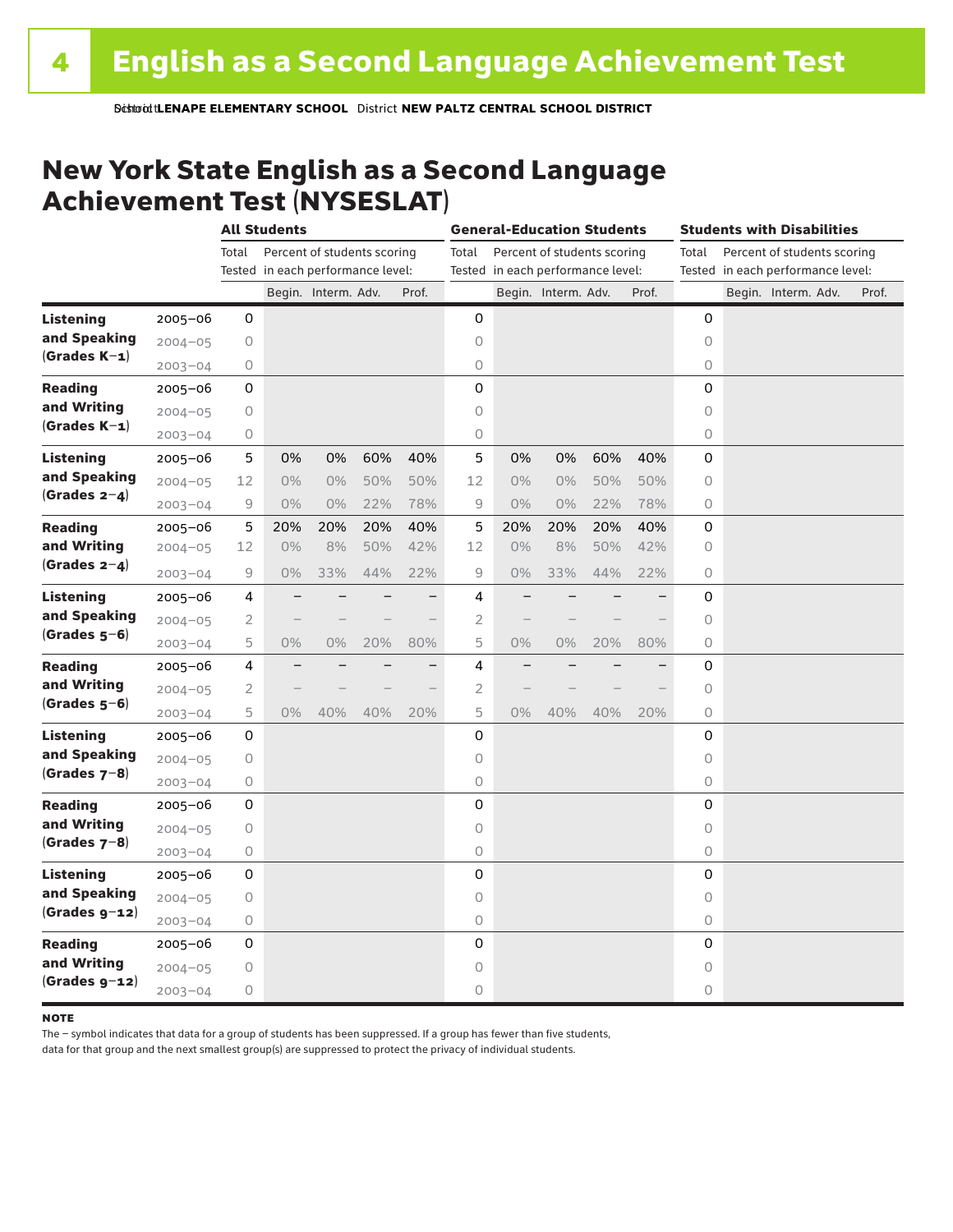# Elementary/Middle-Level Social Studies 2005–06

|                                   | <b>All Students</b>                                         |    |    |       | <b>General-Education Students</b>                  |     |    |                                                             | <b>Students with Disabilities</b> |     |   |     |    |     |                |
|-----------------------------------|-------------------------------------------------------------|----|----|-------|----------------------------------------------------|-----|----|-------------------------------------------------------------|-----------------------------------|-----|---|-----|----|-----|----------------|
|                                   | Percentage of students<br>Total<br>Tested scoring at level: |    |    | Total | Percentage of students<br>Tested scoring at level: |     |    | Percentage of students<br>Total<br>Tested scoring at level: |                                   |     |   |     |    |     |                |
|                                   |                                                             |    |    | 3     | $\overline{4}$                                     |     |    |                                                             |                                   |     |   |     |    |     | $\overline{4}$ |
| <b>Elementary</b><br><b>Level</b> | 151                                                         | 6% | 6% | 52%   | 36%                                                | 134 | 1% | 6%                                                          | 51%                               | 41% |   | 41% | 6% | 53% | 0%             |
| <b>Middle Level</b>               | 0                                                           |    |    |       |                                                    | 0   |    |                                                             |                                   |     | 0 |     |    |     |                |

### Regents Exams After Four Years 2002 **Total Cohort Performance on**

| <b>All Students</b>                    |                     |                                                 |  |              | <b>General-Education Students</b> |                                    |                                                 |  |              | <b>Students with Disabilities</b> |                          |                                                 |  |              |                          |
|----------------------------------------|---------------------|-------------------------------------------------|--|--------------|-----------------------------------|------------------------------------|-------------------------------------------------|--|--------------|-----------------------------------|--------------------------|-------------------------------------------------|--|--------------|--------------------------|
|                                        | oho<br>o,<br>亩<br>C | Percentage of<br>students scoring:<br>$55 - 64$ |  | 65-84 85-100 | Approved<br>Alternative           | <u>م</u><br>$\circ$<br>亩<br>$\cup$ | Percentage of<br>students scoring:<br>$55 - 64$ |  | 65-84 85-100 | Approved<br>Alternative           | Cohort<br>nilo<br>I<br>문 | Percentage of<br>students scoring:<br>$55 - 64$ |  | 65-84 85-100 | Approved<br>Alternatives |
| <b>Global History</b><br>and Geography | 0                   |                                                 |  |              |                                   | 0                                  |                                                 |  |              |                                   | 0                        |                                                 |  |              |                          |
| <b>U.S. History</b><br>and Government  | 0                   |                                                 |  |              |                                   | 0                                  |                                                 |  |              |                                   | 0                        |                                                 |  |              |                          |
| <b>Science</b>                         | 0                   |                                                 |  |              |                                   | 0                                  |                                                 |  |              |                                   | 0                        |                                                 |  |              |                          |

# New York State Alternate Assessments (NYSAA) 2005–06

|                         |       | All Students                                   |   |   |   |  |  |  |  |  |  |
|-------------------------|-------|------------------------------------------------|---|---|---|--|--|--|--|--|--|
|                         | Total | Number of students scoring<br>Tested at Level: |   |   |   |  |  |  |  |  |  |
|                         |       | 1                                              | 2 | 3 | Δ |  |  |  |  |  |  |
| <b>Elementary Level</b> |       |                                                |   |   |   |  |  |  |  |  |  |
| Social Studies          | 0     |                                                |   |   |   |  |  |  |  |  |  |
| <b>Middle Level</b>     |       |                                                |   |   |   |  |  |  |  |  |  |
| <b>Social Studies</b>   | O     |                                                |   |   |   |  |  |  |  |  |  |
| <b>Secondary Level</b>  |       |                                                |   |   |   |  |  |  |  |  |  |
| Social Studies          | O     |                                                |   |   |   |  |  |  |  |  |  |
| Science                 | n     |                                                |   |   |   |  |  |  |  |  |  |
|                         |       |                                                |   |   |   |  |  |  |  |  |  |

All Canada

The New York State Alternate Assessment (NYSAA) is for students with severe cognitive disabilities. Results for students taking the NYSAA in English language arts, mathematics, and science at the elementary and middle levels and in the English and mathematics at the secondary level are available in the *Accountability and Overview Report* part of *The New York State Report Card*.

The – symbol indicates that data for a group of students has been suppressed. If a group has fewer than five students, data for that group and the next smallest group(s) are suppressed to protect the privacy of individual students.

**NOTE**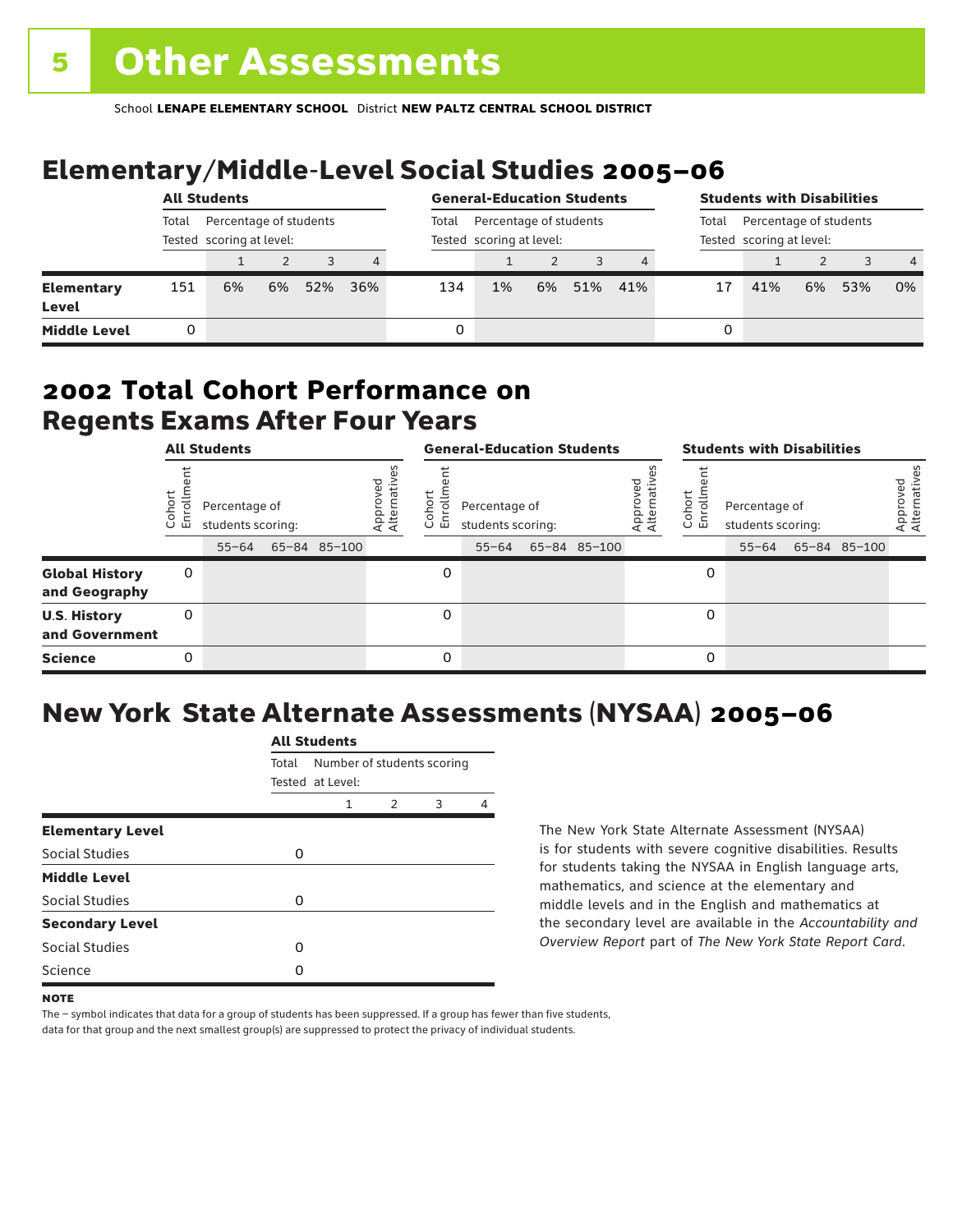# High School Completers

|                                      |             | <b>All Students</b>   |                            |                       | <b>General-Education Students</b> | <b>Students with Disabilities</b> |                            |  |
|--------------------------------------|-------------|-----------------------|----------------------------|-----------------------|-----------------------------------|-----------------------------------|----------------------------|--|
|                                      |             | Number<br>of Students | Percentage<br>of Graduates | Number<br>of Students | Percentage<br>of Graduates        | Number<br>of Students             | Percentage<br>of Graduates |  |
| <b>Total Graduates</b>               | 2005-06     | 0                     |                            | 0                     |                                   | 0                                 |                            |  |
|                                      | $2004 - 05$ |                       |                            |                       |                                   |                                   |                            |  |
|                                      | $2003 - 04$ | 0                     |                            | 0                     |                                   | 0                                 |                            |  |
| <b>Receiving a Regents Diploma</b>   | $2005 - 06$ | 0                     |                            | 0                     |                                   | 0                                 |                            |  |
|                                      | $2004 - 05$ |                       |                            |                       |                                   | Ω                                 |                            |  |
|                                      | $2003 - 04$ |                       |                            | 0                     |                                   | Ω                                 |                            |  |
| <b>Receiving a Regents Diploma</b>   | $2005 - 06$ | 0                     |                            | 0                     |                                   | $\Omega$                          |                            |  |
| with Advanced Designation            | $2004 - 05$ |                       |                            |                       |                                   |                                   |                            |  |
|                                      | $2003 - 04$ |                       |                            |                       |                                   | Ω                                 |                            |  |
| <b>Receiving an</b>                  | $2005 - 06$ | 0                     |                            | 0                     |                                   | 0                                 |                            |  |
| <b>Individualized Education</b>      | $2004 - 05$ |                       |                            |                       |                                   | Ω                                 |                            |  |
| Program (IEP) Diploma<br>$2003 - 04$ |             |                       |                            |                       |                                   |                                   |                            |  |

NOTE An NA indicates that the diploma was not available in that year.

### High School Noncompleters

|                              |             | <b>All Students</b>   |                           | <b>General-Education Students</b> |                           | <b>Students with Disabilities</b> |                           |  |
|------------------------------|-------------|-----------------------|---------------------------|-----------------------------------|---------------------------|-----------------------------------|---------------------------|--|
|                              |             | Number<br>of Students | Percentage<br>of Students | Number<br>of Students             | Percentage<br>of Students | Number<br>of Students             | Percentage<br>of Students |  |
| <b>Dropped Out</b>           | $2005 - 06$ | 0                     |                           | 0                                 |                           | 0                                 |                           |  |
|                              | $2004 - 05$ |                       |                           |                                   |                           |                                   |                           |  |
|                              | $2003 - 04$ |                       |                           |                                   |                           |                                   |                           |  |
| <b>Entered Approved High</b> | $2005 - 06$ | 0                     |                           | 0                                 |                           | $\Omega$                          |                           |  |
| <b>School Equivalency</b>    | $2004 - 05$ |                       |                           |                                   |                           |                                   |                           |  |
| <b>Preparation Program</b>   | $2003 - 04$ | Ω                     |                           | 0                                 |                           | 0                                 |                           |  |
| <b>Total Noncompleters</b>   | $2005 - 06$ | 0                     |                           | 0                                 |                           | $\Omega$                          |                           |  |
|                              | $2004 - 05$ |                       |                           |                                   |                           |                                   |                           |  |
|                              | $2003 - 04$ |                       |                           |                                   |                           |                                   |                           |  |

### Post-secondary Plans of 2005–06 **Graduates**

|                                | <b>All Students</b>   |                           |                       | <b>General-Education Students</b> | <b>Students with Disabilities</b> |                           |  |
|--------------------------------|-----------------------|---------------------------|-----------------------|-----------------------------------|-----------------------------------|---------------------------|--|
|                                | Number<br>of Students | Percentage<br>of Students | Number<br>of Students | Percentage<br>of Students         | Number<br>of Students             | Percentage<br>of Students |  |
| To 4-year College              |                       |                           |                       |                                   |                                   |                           |  |
| To 2-year College              |                       |                           | 0                     |                                   | 0                                 |                           |  |
| <b>To Other Post-secondary</b> |                       |                           | ი                     |                                   | 0                                 |                           |  |
| <b>To the Military</b>         |                       |                           | ი                     |                                   | 0                                 |                           |  |
| <b>To Employment</b>           |                       |                           | 0                     |                                   | 0                                 |                           |  |
| <b>To Adult Services</b>       |                       |                           |                       |                                   | O                                 |                           |  |
| <b>To Other Known Plans</b>    |                       |                           | 0                     |                                   | 0                                 |                           |  |
| <b>Plan Unknown</b>            |                       |                           |                       |                                   | 0                                 |                           |  |